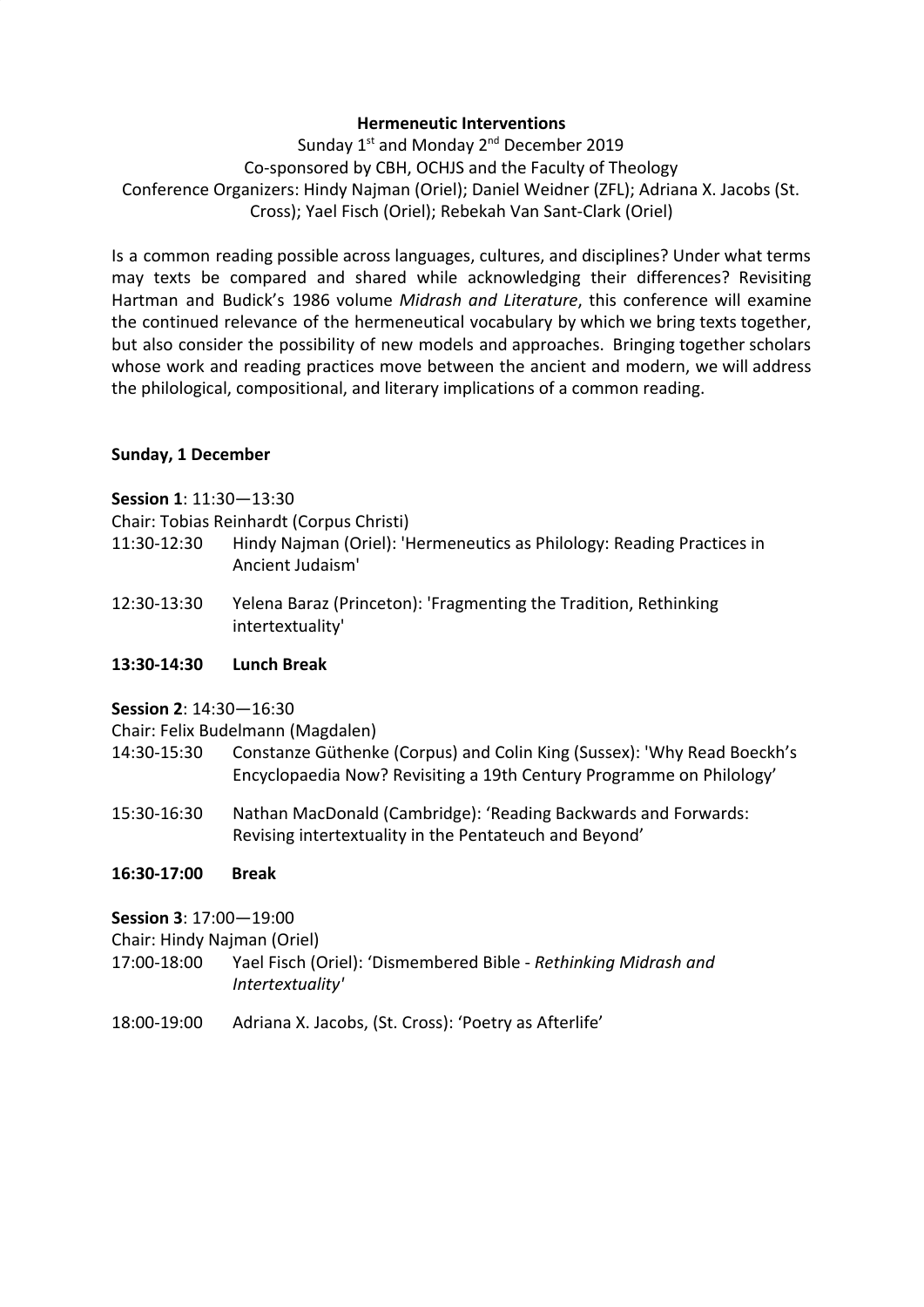#### **Monday 2 December**

**Session 4**: 9:00–10:30

Chair: Adriana X. Jacobs (St. Cross)

- 9:00-09:30 Rebekah Van Sant-Clark (Theology): 'Making the Desert Bloom: Between Isaiah and Yehuda Amichai's 'Jews in the Land of Israel''
- 09:30-10:00 Alexander McCarron (Oriental Studies): 'Enoch at Sinai and the Interpretation of Scripture in the Book of the Watchers 1:3b-5'
- 10:00-10:30 Olga Fabrikant-Burke (Cambridge Divinity School): 'Historical Nemeses or Exegetical Friends?: Scribal Hermeneutics and the Invention of False Prophecy of Peace'

#### **10:30-10:45 Break**

**Session 5**: 10:45—13:00

Chair: Scott Scullion (Worcester)

- 10:45-11:15 Elizabeth Stell (Theology): 'Interpretations Sought or Received: Dream, Prayer, and Understanding in Early Jewish Texts'
- 11:15-11:45 Hans Decker (Theology): 'Retelling Proverbs: Narrative as a New Hermeneutical Model'
- 11:45-12:00 Break
- 12:00-12:30 Annie Calderbank (Theology): 'Hellenistic Jewish Hermeneutics and Midrash in the Exagoge of Ezekiel'
- 12:30-13:00 Gal Sela (Haifa): 'Holy Tapestry: Rav Judah and the Cosmic Hunger'
- **13:00-14:00 Lunch**

#### **Session 6**: 14:00—17:30

Laura Quick (Worcester)

- 14:00-15:00 Yosefa Raz (Haifa): 'Apostrophe, Prophetic Weakness, and the Myth of Primordial Orality: Julius Wellhausen on Ezekiel'
- 15:00-15:15 Break

Chair: Andrea Schatz (KCL)

- 15:15-16:15 Kirk Wetters (Yale): 'The Law of the Series and the Crux of Causation: Paul Kammerer's Anomalies'
- 16:15-16:30 Break
- 16:30-17:30 Daniel Weidner (ZFL Berlin): 'Philological knowledge, Historical Experience, Material Hermeneutics. Redescribing Textual Cultures with Szondi'